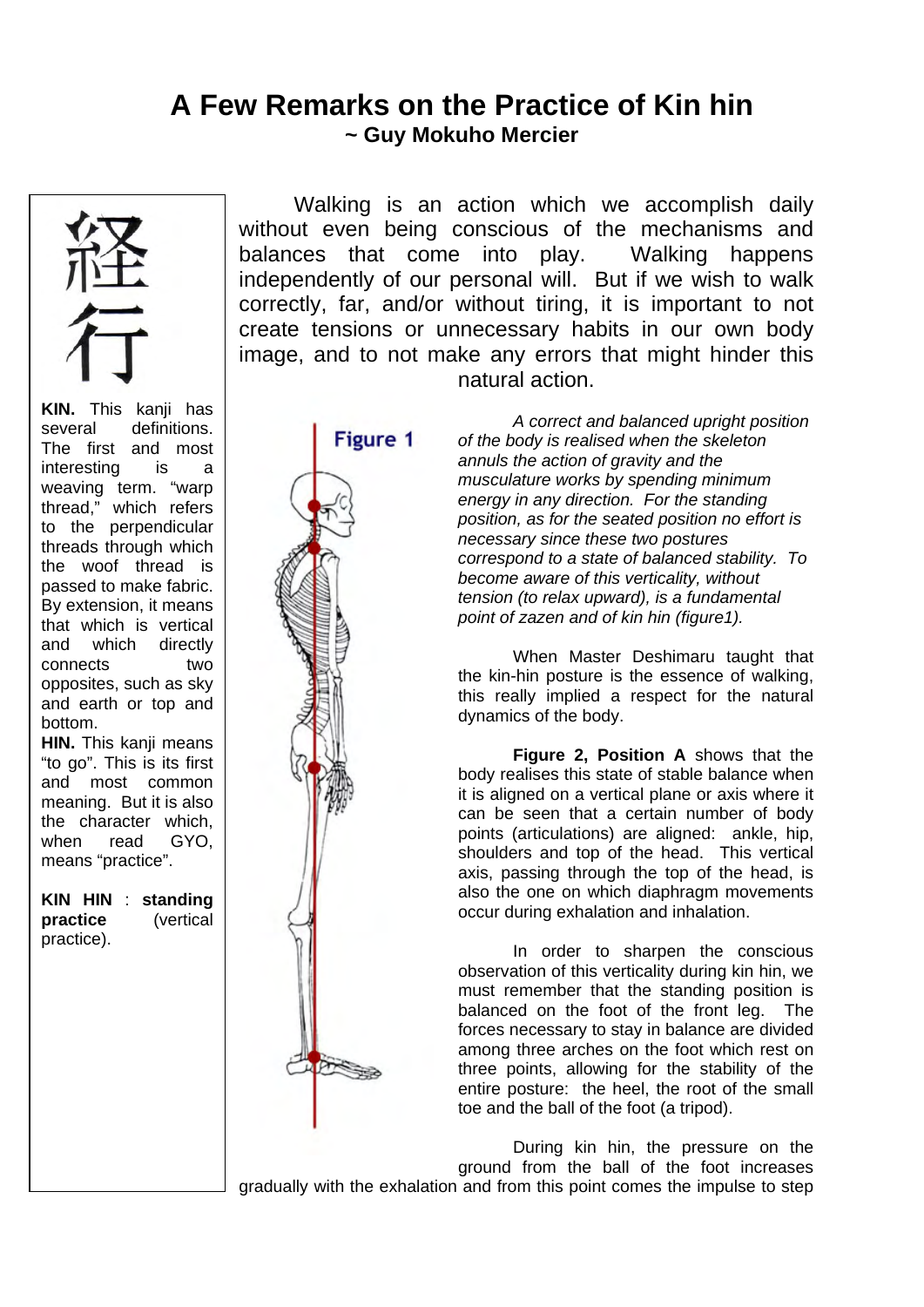

forward, which is why such importance is placed on it in practice.

 When the back leg passes forward, it bends at the knee, the foot remains relaxed before touching the ground again, and the rest of the body still in the same vertical release. No need to rock back and froth in order to go forward.

**Figure 2, Position B** shows that the pelvis is projected forward, creating a dangerous over-arching in the spine, excessive tension in the thorax which obstructs breathing, and an inversion of the natural curve of the neck. It is important that teachers correct this (frequent) willful and quite harmful attitude by trying to help the practitioner feel the vertical balance without tension (move the pelvis back with one hand and push between the shoulder blades with the other hand, which will probably result in a correction of the position of the head and lead to a relaxing of tensions in the neck).

**In Figure 2, Position C,** the body weight is carried on the front part of the foot, creating a muscular effort in the whole front leg to maintain balance on the toes. We cannot walk very long in this position. However, at the end of the exhalation, we can allow it because leaning forward leads to the movement that will allow us to take the next step. At that point, it is important that all the thigh muscles be tightened, which is one of the reasons for the practice of kin hin, and this does them the most good after the maximum stretching they have been subjected to during zazen (especially the adductors and the quadriceps.)

**Figure 2, Position D** lacks energy or signals advanced rigidity in the spine (lordosis or kyphosis). In this case, the correction could be the same as that suggested for Position B (relaxing upwards).

Of the four postures shown, only the relaxed one (A) allows the body its optimal height. The tensions created in the other three cases shorten the body and alter its natural propensity to raise itself upwards. This sometimes happens to long-time practitioners whose backs end up becoming blocked, losing their flexibility, their range of motion and their respiratory volume.